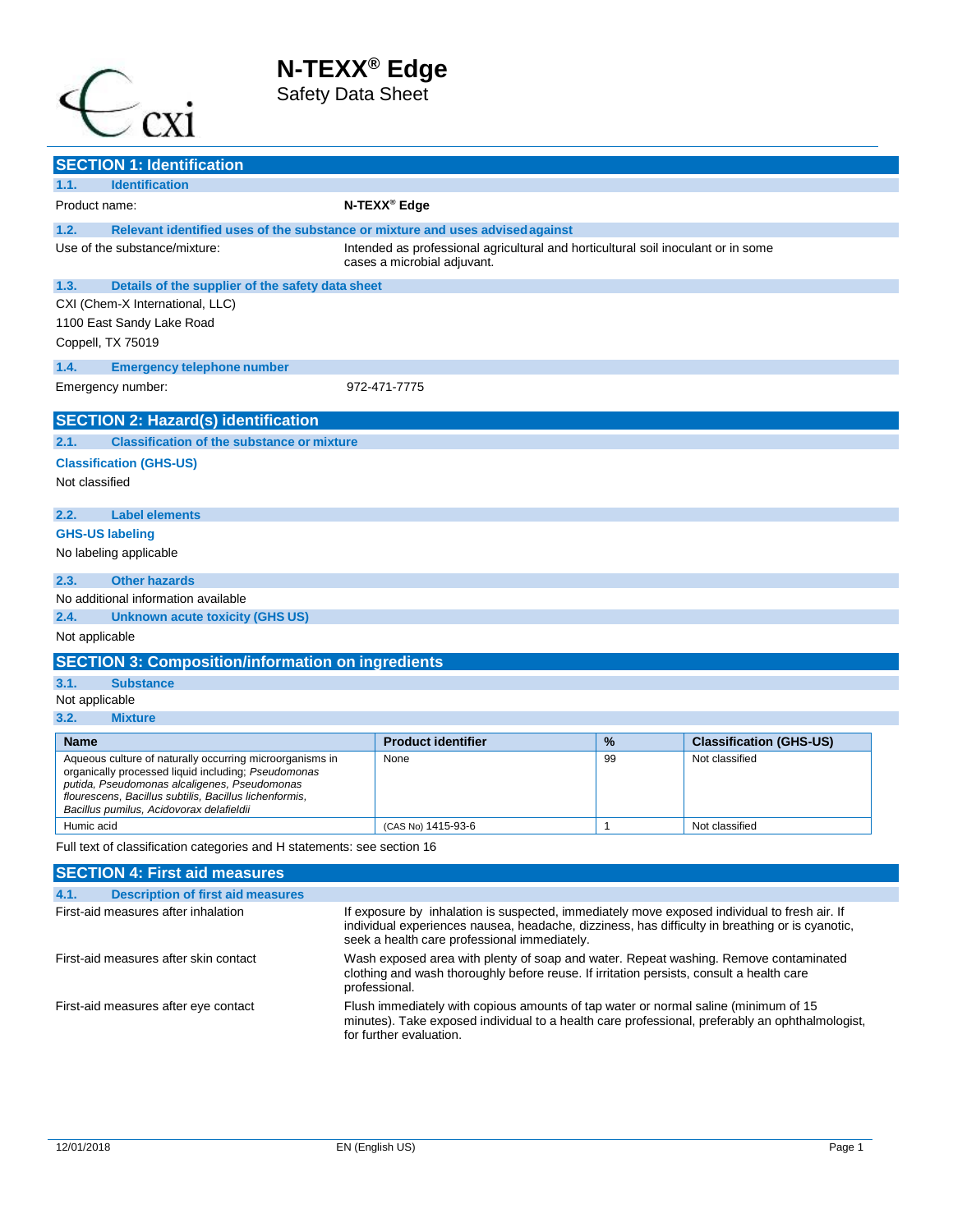## Safety Data Sheet

| First-aid measures after ingestion                                                 | DO NOT INDUCE VOMITING. Rinse with copious amounts of water or milk, first. Irrigate the<br>esophagus and dilute stomach contents by slowly giving one (1) to two (2) glasses of water or<br>milk. Avoid giving alcohol or alcohol related products. In cases where the individual is semi-<br>comatose, comatose or convulsing, DO NOT GIVE FLUIDS BY MOUTH. In case of intentional<br>ingestion of the product seek medical assistance immediately; take individual to nearest<br>medical facility. NOTE TO PHYSICIAN: No specific antidote is known. Probable mucosal<br>damage may contraindicate the use of gastric lavage. Treat Symptoms.                                                                                                                                                                                                                                                                                                                                                                                                                                                                                                                                                                                                                                                                                                                                                                                                                                                                                                                                                                                              |
|------------------------------------------------------------------------------------|-----------------------------------------------------------------------------------------------------------------------------------------------------------------------------------------------------------------------------------------------------------------------------------------------------------------------------------------------------------------------------------------------------------------------------------------------------------------------------------------------------------------------------------------------------------------------------------------------------------------------------------------------------------------------------------------------------------------------------------------------------------------------------------------------------------------------------------------------------------------------------------------------------------------------------------------------------------------------------------------------------------------------------------------------------------------------------------------------------------------------------------------------------------------------------------------------------------------------------------------------------------------------------------------------------------------------------------------------------------------------------------------------------------------------------------------------------------------------------------------------------------------------------------------------------------------------------------------------------------------------------------------------|
| 4.2.<br>Most important symptoms and effects, both acute and delayed                |                                                                                                                                                                                                                                                                                                                                                                                                                                                                                                                                                                                                                                                                                                                                                                                                                                                                                                                                                                                                                                                                                                                                                                                                                                                                                                                                                                                                                                                                                                                                                                                                                                               |
| Symptoms/injuries after inhalation                                                 | None anticipated under normal product handling conditions.                                                                                                                                                                                                                                                                                                                                                                                                                                                                                                                                                                                                                                                                                                                                                                                                                                                                                                                                                                                                                                                                                                                                                                                                                                                                                                                                                                                                                                                                                                                                                                                    |
| Symptoms/injuries after skin contact                                               | May cause moderate irritation.                                                                                                                                                                                                                                                                                                                                                                                                                                                                                                                                                                                                                                                                                                                                                                                                                                                                                                                                                                                                                                                                                                                                                                                                                                                                                                                                                                                                                                                                                                                                                                                                                |
| Symptoms/injuries after eye contact                                                | May cause irritation.                                                                                                                                                                                                                                                                                                                                                                                                                                                                                                                                                                                                                                                                                                                                                                                                                                                                                                                                                                                                                                                                                                                                                                                                                                                                                                                                                                                                                                                                                                                                                                                                                         |
| Symptoms/injuries after ingestion                                                  | May be harmful if swallowed.                                                                                                                                                                                                                                                                                                                                                                                                                                                                                                                                                                                                                                                                                                                                                                                                                                                                                                                                                                                                                                                                                                                                                                                                                                                                                                                                                                                                                                                                                                                                                                                                                  |
| 4.3.<br>Indication of any immediate medical attention and special treatment needed |                                                                                                                                                                                                                                                                                                                                                                                                                                                                                                                                                                                                                                                                                                                                                                                                                                                                                                                                                                                                                                                                                                                                                                                                                                                                                                                                                                                                                                                                                                                                                                                                                                               |
| No additional information available                                                |                                                                                                                                                                                                                                                                                                                                                                                                                                                                                                                                                                                                                                                                                                                                                                                                                                                                                                                                                                                                                                                                                                                                                                                                                                                                                                                                                                                                                                                                                                                                                                                                                                               |
| <b>SECTION 5: Firefighting measures</b>                                            |                                                                                                                                                                                                                                                                                                                                                                                                                                                                                                                                                                                                                                                                                                                                                                                                                                                                                                                                                                                                                                                                                                                                                                                                                                                                                                                                                                                                                                                                                                                                                                                                                                               |
| <b>Extinguishing media</b><br>5.1.                                                 |                                                                                                                                                                                                                                                                                                                                                                                                                                                                                                                                                                                                                                                                                                                                                                                                                                                                                                                                                                                                                                                                                                                                                                                                                                                                                                                                                                                                                                                                                                                                                                                                                                               |
| Suitable extinguishing media                                                       | Use extinguishing media appropriate for surrounding fire.                                                                                                                                                                                                                                                                                                                                                                                                                                                                                                                                                                                                                                                                                                                                                                                                                                                                                                                                                                                                                                                                                                                                                                                                                                                                                                                                                                                                                                                                                                                                                                                     |
| Unsuitable extinguishing media                                                     | None.                                                                                                                                                                                                                                                                                                                                                                                                                                                                                                                                                                                                                                                                                                                                                                                                                                                                                                                                                                                                                                                                                                                                                                                                                                                                                                                                                                                                                                                                                                                                                                                                                                         |
| 5.2.<br>Special hazards arising from the substance or mixture                      |                                                                                                                                                                                                                                                                                                                                                                                                                                                                                                                                                                                                                                                                                                                                                                                                                                                                                                                                                                                                                                                                                                                                                                                                                                                                                                                                                                                                                                                                                                                                                                                                                                               |
| Fire hazard                                                                        | None known.                                                                                                                                                                                                                                                                                                                                                                                                                                                                                                                                                                                                                                                                                                                                                                                                                                                                                                                                                                                                                                                                                                                                                                                                                                                                                                                                                                                                                                                                                                                                                                                                                                   |
| Explosion hazard                                                                   | None known.                                                                                                                                                                                                                                                                                                                                                                                                                                                                                                                                                                                                                                                                                                                                                                                                                                                                                                                                                                                                                                                                                                                                                                                                                                                                                                                                                                                                                                                                                                                                                                                                                                   |
| 5.3.<br><b>Advice for firefighters</b>                                             |                                                                                                                                                                                                                                                                                                                                                                                                                                                                                                                                                                                                                                                                                                                                                                                                                                                                                                                                                                                                                                                                                                                                                                                                                                                                                                                                                                                                                                                                                                                                                                                                                                               |
| Protection during firefighting                                                     | Firefighters should wear full protective gear.                                                                                                                                                                                                                                                                                                                                                                                                                                                                                                                                                                                                                                                                                                                                                                                                                                                                                                                                                                                                                                                                                                                                                                                                                                                                                                                                                                                                                                                                                                                                                                                                |
| <b>SECTION 6: Accidental release measures</b>                                      |                                                                                                                                                                                                                                                                                                                                                                                                                                                                                                                                                                                                                                                                                                                                                                                                                                                                                                                                                                                                                                                                                                                                                                                                                                                                                                                                                                                                                                                                                                                                                                                                                                               |
| Personal precautions, protective equipment and emergency procedures<br>6.1.        |                                                                                                                                                                                                                                                                                                                                                                                                                                                                                                                                                                                                                                                                                                                                                                                                                                                                                                                                                                                                                                                                                                                                                                                                                                                                                                                                                                                                                                                                                                                                                                                                                                               |
| 6.1.1.<br>For non-emergency personnel<br>No additional information available       |                                                                                                                                                                                                                                                                                                                                                                                                                                                                                                                                                                                                                                                                                                                                                                                                                                                                                                                                                                                                                                                                                                                                                                                                                                                                                                                                                                                                                                                                                                                                                                                                                                               |
| 6.1.2.<br>For emergency responders<br>No additional information available          |                                                                                                                                                                                                                                                                                                                                                                                                                                                                                                                                                                                                                                                                                                                                                                                                                                                                                                                                                                                                                                                                                                                                                                                                                                                                                                                                                                                                                                                                                                                                                                                                                                               |
| 6.2.<br><b>Environmental precautions</b>                                           |                                                                                                                                                                                                                                                                                                                                                                                                                                                                                                                                                                                                                                                                                                                                                                                                                                                                                                                                                                                                                                                                                                                                                                                                                                                                                                                                                                                                                                                                                                                                                                                                                                               |
| Prevent entry to sewers and public waters.                                         |                                                                                                                                                                                                                                                                                                                                                                                                                                                                                                                                                                                                                                                                                                                                                                                                                                                                                                                                                                                                                                                                                                                                                                                                                                                                                                                                                                                                                                                                                                                                                                                                                                               |
| Methods and material for containment and cleaning up<br>6.3.                       |                                                                                                                                                                                                                                                                                                                                                                                                                                                                                                                                                                                                                                                                                                                                                                                                                                                                                                                                                                                                                                                                                                                                                                                                                                                                                                                                                                                                                                                                                                                                                                                                                                               |
| For containment                                                                    | Stop the flow of material, if this is without risk.                                                                                                                                                                                                                                                                                                                                                                                                                                                                                                                                                                                                                                                                                                                                                                                                                                                                                                                                                                                                                                                                                                                                                                                                                                                                                                                                                                                                                                                                                                                                                                                           |
| Methods for cleaning up                                                            | Initially minimize area affected by the spill or leak. Block any potential routes to water system<br>(e.g., sewers, streams, lakes, etc.). Based on the product's toxicological and chemical<br>properties, and on the size and location of the spill or leak, assess the impact on contaminated<br>environments (e.g. water systems, ground, air equipment, etc.). There are no methods<br>available to completely eliminate any toxicity this product may have on aquatic environments.<br>Minimize adverse effects on these environments. CXI can be contacted for technical<br>assistance. Determine if federal, state and/or local release notification is required. Recover as<br>much of the pure product as possible into appropriate containers. Later, determine if this<br>recovered product can be used for its intended purpose. Address clean-up of contaminated<br>environments. Spill or leak residuals may have to be collected and disposed of. Clay, soil or<br>commercially available absorbents may be used to recover any material that cannot readily be<br>recovered as pure product. Flushing residual material to an industrial sewer, if present at the<br>site of a spill or leak incident may be acceptable if authorized approval is obtained. If product<br>and/or spill/leak residuals are flushed to an industrial sewer, insure that they do not come into<br>contact with incompatible materials. Contact the person(s) responsible for the operation of your<br>facility's industrial sewer system prior to intentionally flushing or pumping spills or leaks of this<br>product to the industrial sewer. |
| <b>Reference to other sections</b><br>6.4.                                         |                                                                                                                                                                                                                                                                                                                                                                                                                                                                                                                                                                                                                                                                                                                                                                                                                                                                                                                                                                                                                                                                                                                                                                                                                                                                                                                                                                                                                                                                                                                                                                                                                                               |
| No additional information available                                                |                                                                                                                                                                                                                                                                                                                                                                                                                                                                                                                                                                                                                                                                                                                                                                                                                                                                                                                                                                                                                                                                                                                                                                                                                                                                                                                                                                                                                                                                                                                                                                                                                                               |
| <b>SECTION 7: Handling and storage</b>                                             |                                                                                                                                                                                                                                                                                                                                                                                                                                                                                                                                                                                                                                                                                                                                                                                                                                                                                                                                                                                                                                                                                                                                                                                                                                                                                                                                                                                                                                                                                                                                                                                                                                               |

|      | <b>PULOTION 7. Handmig and storage</b> |                                 |
|------|----------------------------------------|---------------------------------|
| 7.1. | <b>Precautions for safe handling</b>   |                                 |
|      | Precautions for safe handling          | Wash thoroughly after handling. |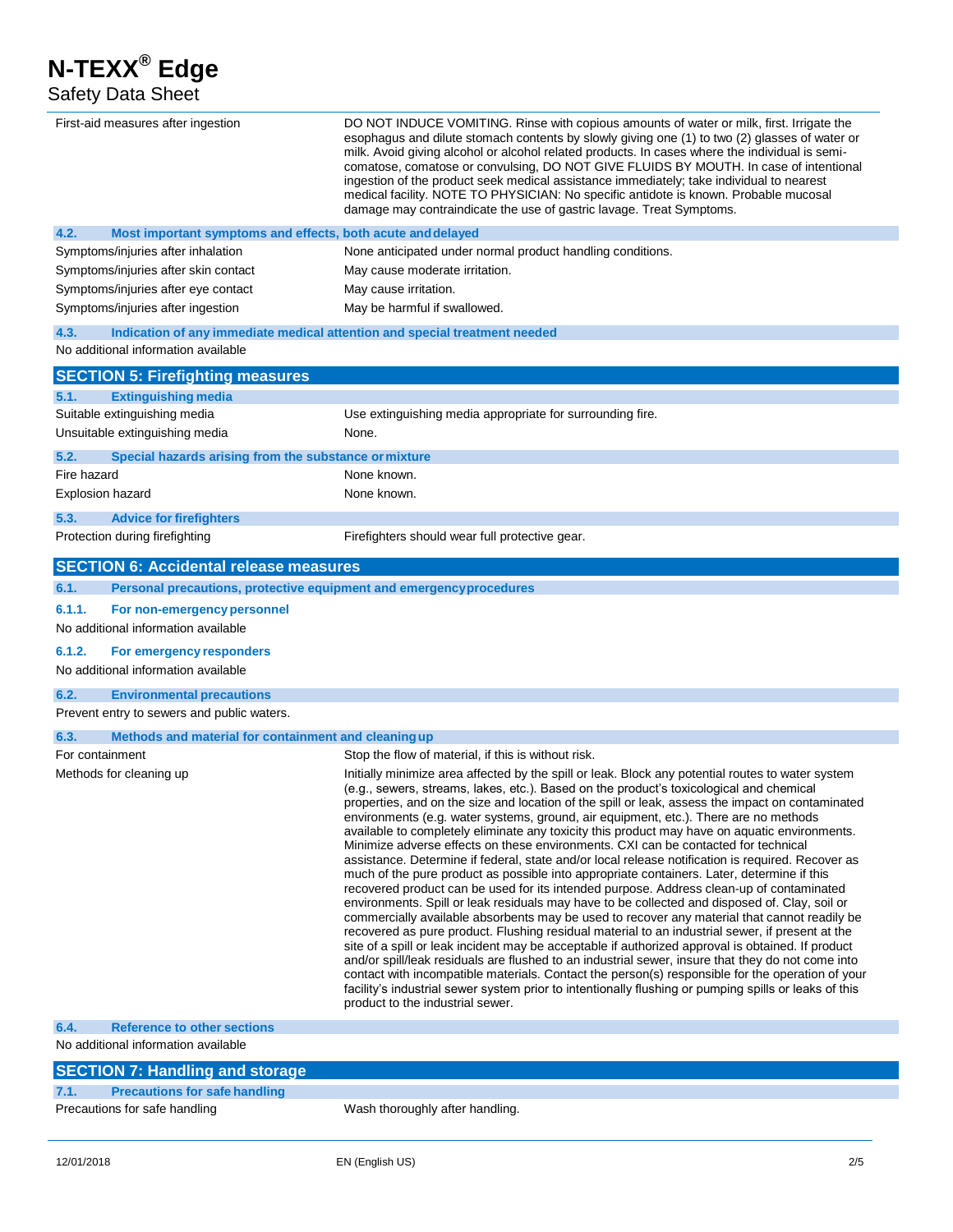Safety Data Sheet

#### **7.2. Conditions for safe sto rage, including any incompatibilities**

Storage conditions

Keep/store only in original container. Store in a well-ventilated place. Keep container tightly closed. Do not store together with: Combustible substance, reducing agents. Best stored inside out of direct sunlight between 50°-90°F.

| <b>SECTION 8: Exposure controls/personal protection</b> |                                                                                                                    |  |  |
|---------------------------------------------------------|--------------------------------------------------------------------------------------------------------------------|--|--|
| 8.1.<br><b>Control parameters</b>                       |                                                                                                                    |  |  |
| Humic acid (1415-93-6)                                  |                                                                                                                    |  |  |
| Not applicable                                          |                                                                                                                    |  |  |
| 8.2.<br><b>Exposure controls</b>                        |                                                                                                                    |  |  |
| Appropriate engineering controls                        | General (mechanical) room ventilation is expected to be satisfactory for normal handling.                          |  |  |
| Hand protection                                         | Standard household rubber gloves are sufficient.                                                                   |  |  |
| Eye protection                                          | Wear safety goggles.                                                                                               |  |  |
| Skin and body protection                                | Wear long sleeved shirt and long pants as a precautionary measure.                                                 |  |  |
| Respiratory protection                                  | If airborne concentrations are above the applicable exposure limits, use NIOSH approved<br>respiratory protection. |  |  |

## **SECTION 9: Physical and chemical properties**

| Information on basic physical and chemical properties<br>9.1. |                   |
|---------------------------------------------------------------|-------------------|
| Physical state                                                | Liquid            |
| Color                                                         | Dark brown        |
| Odor                                                          | characteristic    |
| Odor threshold                                                | No data available |
| рH                                                            | 8                 |
| Melting point                                                 | No data available |
| Freezing point                                                | No data available |
| Boiling point                                                 | 100 °C            |
| Flash point                                                   | No data available |
| Relative evaporation rate (butyl acetate=1)                   | No data available |
| Flammability (solid, gas)                                     | No data available |
| Vapor pressure                                                | No data available |
| Relative vapor density at 20 °C                               | No data available |
| Relative density                                              | No data available |
| Specific gravity / density                                    | $0.986$ g/ml      |
| Solubility                                                    | No data available |
| Log Pow                                                       | No data available |
| Auto-ignition temperature                                     | >600 °C           |
| Decomposition temperature                                     | No data available |
| Viscosity                                                     | No data available |
| Viscosity, kinematic                                          | No data available |
| Viscosity, dynamic                                            | No data available |
| <b>Explosion limits</b>                                       | No data available |
| <b>Explosive properties</b>                                   | No data available |
| Oxidizing properties                                          | No data available |
|                                                               |                   |

No additional information available **9.2. Other information**

#### **SECTION 10: Stability and reactivity**

#### **10.1. Reactivity**

No additional information available

#### **10.2. Chemical stability**

The product is stable at normal handling and storage conditions.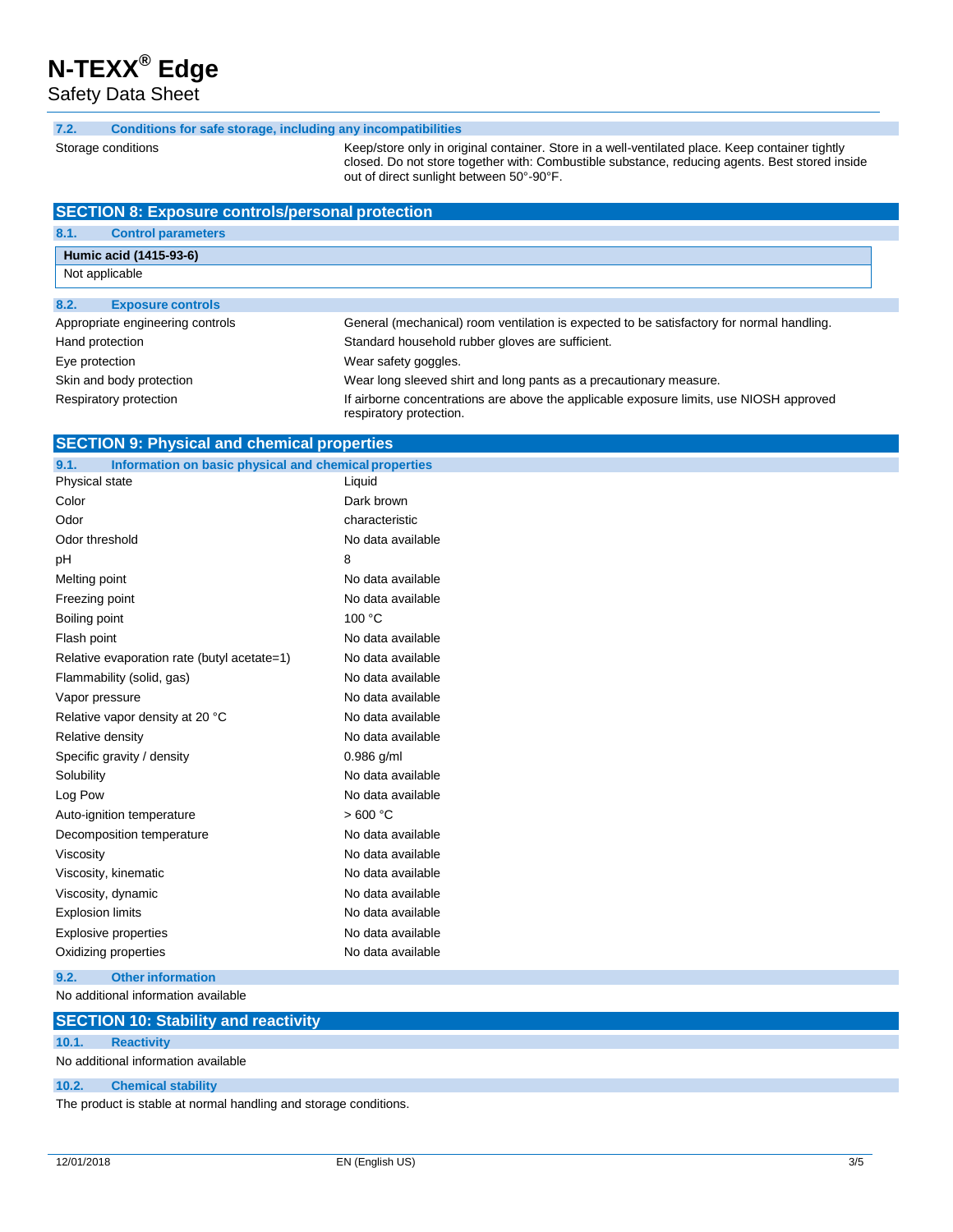Safety Data Sheet

| 10.3.           | <b>Possibility of hazardous reactions</b>    |
|-----------------|----------------------------------------------|
| Will not occur. |                                              |
| 10.4.           | <b>Conditions to avoid</b>                   |
| None            |                                              |
| 10.5.           | Incompatible materials                       |
| None            |                                              |
| 10.6.           | <b>Hazardous decomposition products</b>      |
|                 | Not determined.                              |
|                 | <b>SECTION 11: Toxicological information</b> |
| 11.1.           | Information on toxicological effects         |

# Acute toxicity **Not classified**

| Skin corrosion/irritation                             | Not classified |
|-------------------------------------------------------|----------------|
|                                                       | pH: 8          |
| Serious eye damage/irritation                         | Not classified |
|                                                       | pH: 8          |
| Respiratory or skin sensitization                     | Not classified |
| Germ cell mutagenicity                                | Not classified |
| Carcinogenicity                                       | Not classified |
| Reproductive toxicity                                 | Not classified |
| Specific target organ toxicity (single exposure)      | Not classified |
| Specific target organ toxicity (repeated<br>exposure) | Not classified |
| Aspiration hazard                                     | Not classified |

## **SECTION 12: Ecological information**

#### **12.1. Toxicity Material Tested Species LC50 (ppm) Least to Most Toxic** N-TEXX<sup>®</sup> Edge Menidia beryllina Mysidopsis bahia 353,302.46 2 No. 2 Fuel Oil **Menidia beryllina** 10.22 4<br>Menidia beryllina 10.22 4<br>5,6 Mysidopsis bahia 2.11 2.11 2.54 menidia beryllina 2.154 menidia beryllina N-TEXX ® Edge & No. 2 FO Menidia beryllina 12.54 3 Mysidopsis bahia 6,6 Reference Toxicant: (Sodium Laurel Sulfate) Menidia beryllina 11.87 Mysidopsis bahia 13.29

## **12.2. Persistence and degradability**

No additional information available

| 12.3. | <b>Bioaccumulative potential</b> |  |
|-------|----------------------------------|--|
|       |                                  |  |

```
No additional information available
```
## **12.4. Mobility in soil**

No additional information available

## **12.5. Other adverse effects**

Effect on the global warming No known effects from this product.